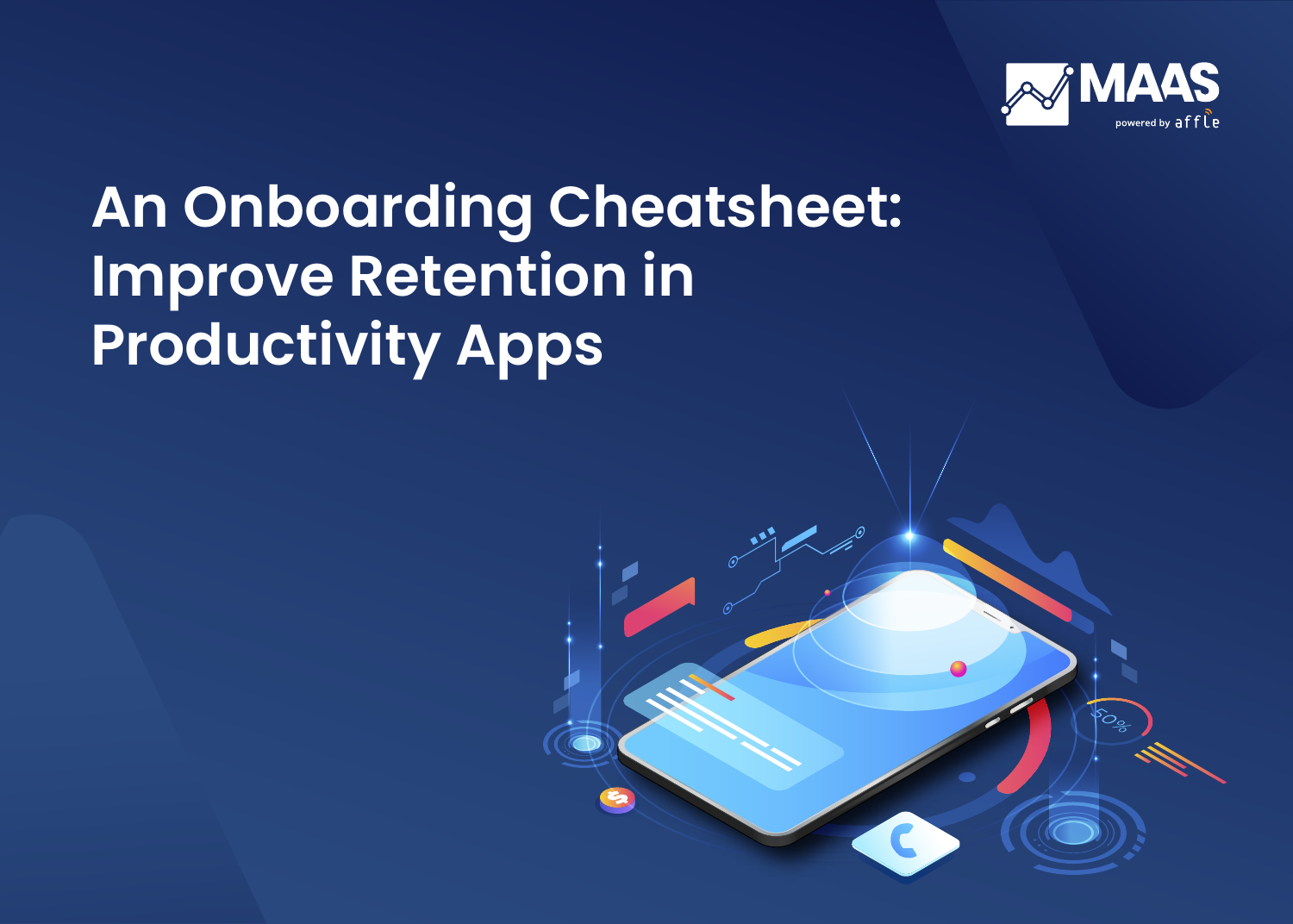

Page No. 01

# "The purpose of business is to create and keep a customer." - Peter F. Drucker

In the mobile app marketing industry, the gap between creating and keeping a customer relies significantly on your onboarding process. Onboarding is the point at which a user interacts with your app for the first time, and you can leverage the opportunity to guide them into becoming a paying user later.

Most apps welcome the users with a series of screens where they try to inform the user on the app features and gather user details as well as preferences. As the first point of contact, the onboarding process can be a crucial moment for users, where they decide if they would like to stick through the free trial and evaluate to purchase the premium version at the end of free trial.

A good onboarding experience can ensure:



All these factors directly or indirectly contribute to your app's revenue. In this cheat sheet, we are mentioning some quick ways to help align your onboarding process for easier usage adoption.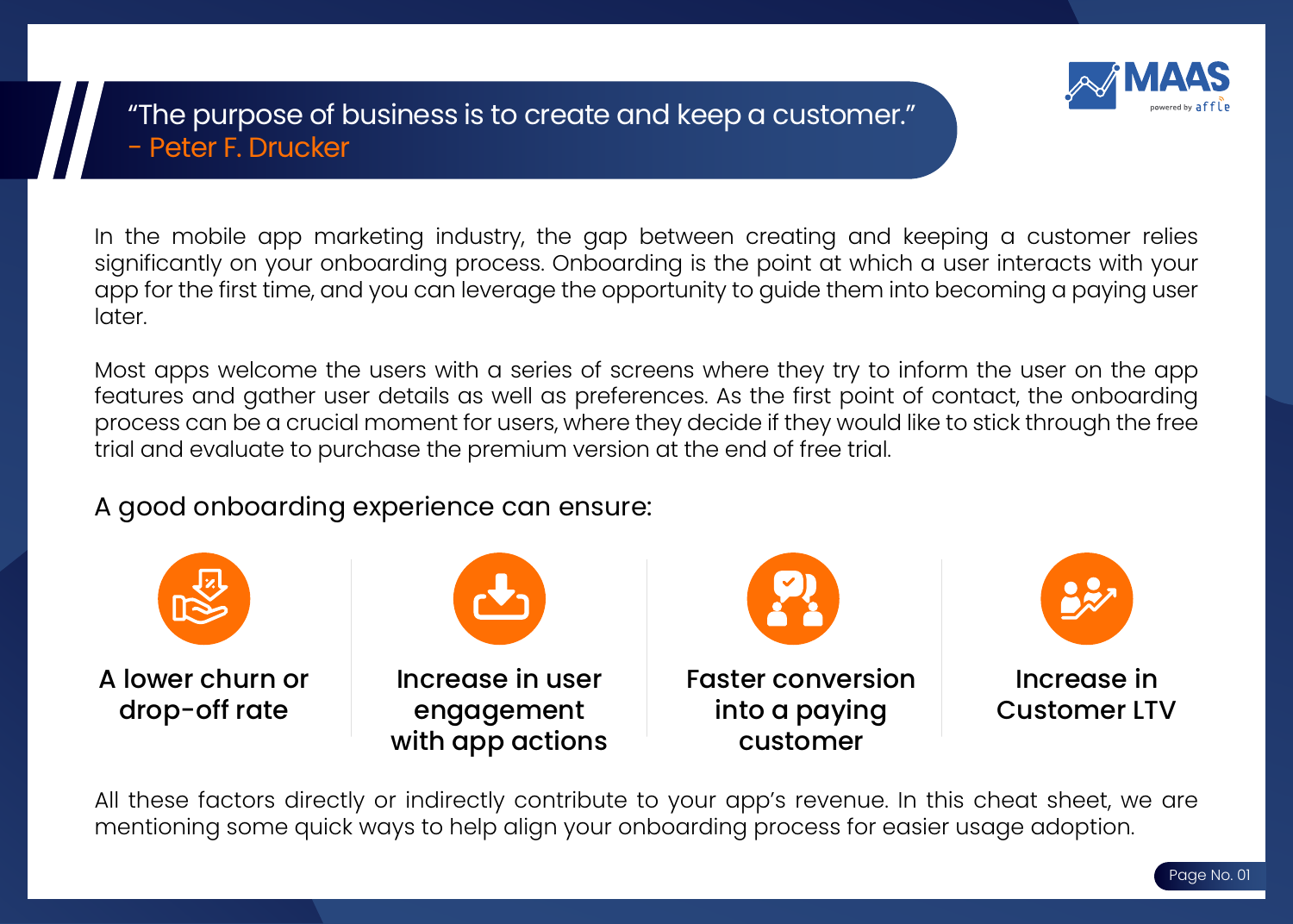



### **Smooth Onboarding with Clear Objectives**

A smooth and friendly onboarding can mark the beginning of a long relationship with the customer. With a goal-oriented process, you can ensure that all steps and actions are in the right direction. Key goals of the onboarding process for a mobile app should be:



Educate the user about offerings of the app



Seek relevant permissions that help in the functioning of the app



Gather user details that help in personalizing their experience



## Present Your App's Value Proposition

By presenting the app's value additions for users, you gain their trust and attention to guiding them through the process. To showcase the value proposition:



Focus more on the intent of the app than features



Highlight screenshots of app functionality



Highlight subtle benefits of paid features

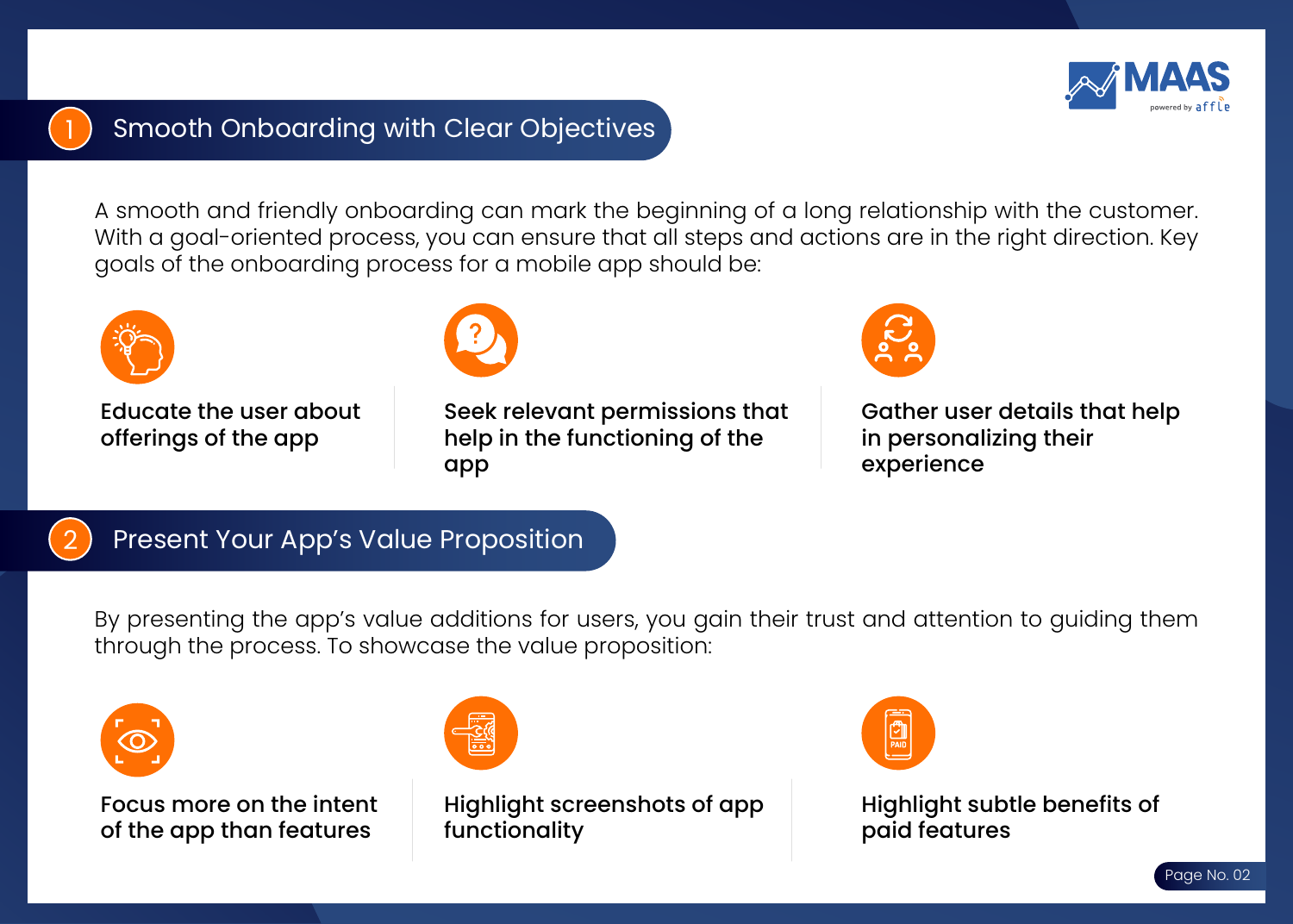



#### 3) Maintain A Flow to Move Users Forward

Smooth flow of various steps during the onboarding process can increase adaptability, and the customer is more likely to complete the process. Here are some tips to consider:



Use Foot-in-the-Door Technique: Instead of asking all the details and permissions in one go, break it into various steps.



Page No. 03 Include an Indicator: Indicator will make sure that the user is aware of how many more steps are there in the process. Closer to the final stage, the user will be more eager to complete the journey.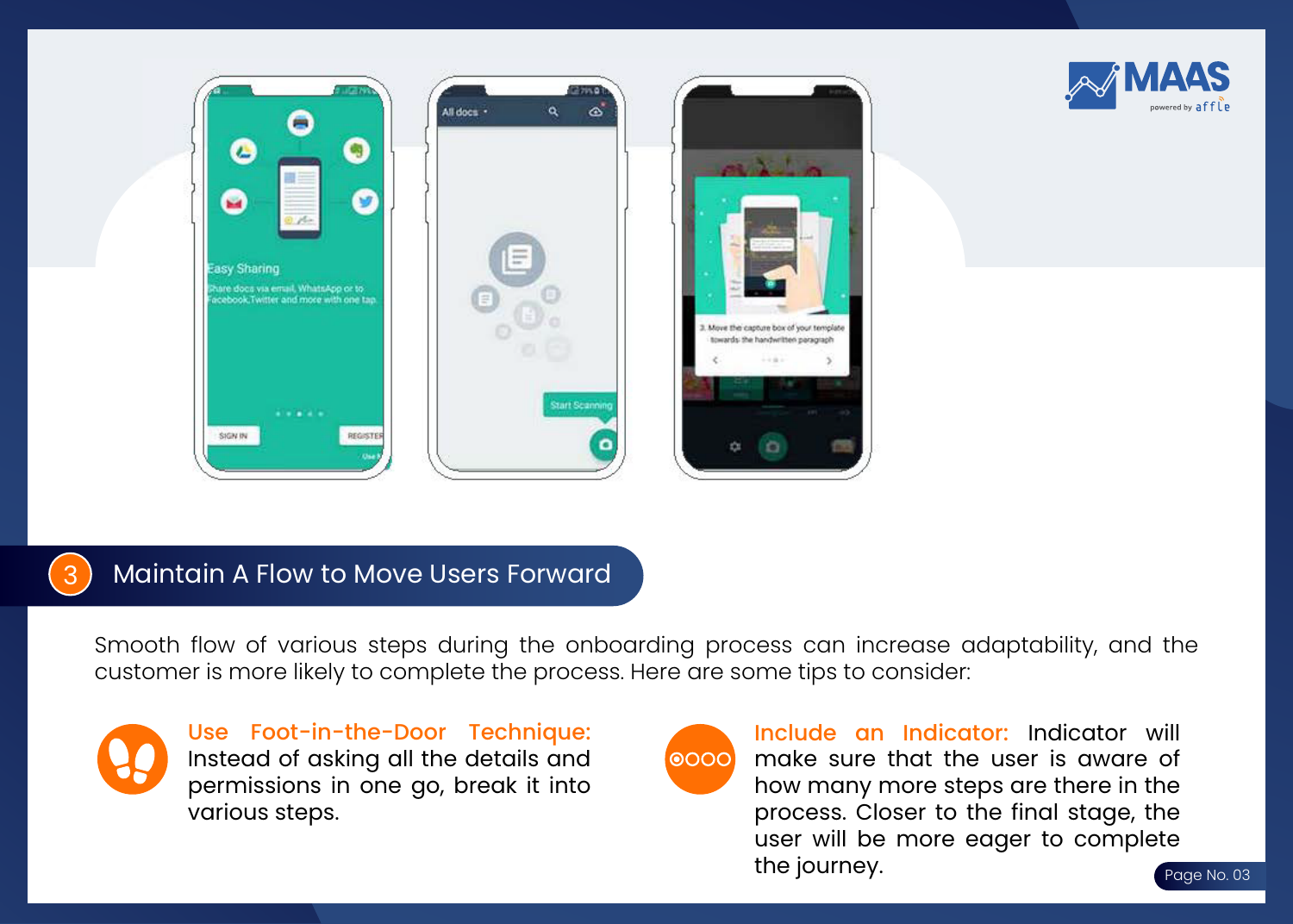

Ask for Easy Information Early: Ask generic details that the user is likely to share easily in initial steps.



Offer an Opt-out Choice: To ensure the comfort of the user, you can offer them opt-out choices in some steps. You can ask them in the later stages of the app usage if those

details are necessary.





Find the Balance: While overloading the screen can scare off the user, an easy flow is more comforting. Also, too many steps in onboarding can be equally tiresome for users. So, reducing the number of onboarding screens to the least possible while maintaining the balance in free vs paid features.



#### Inform While Asking For Permissions

Depending on the individual app feature, you might need various device permissions (such as push notification, location, reading messages, or access to storage) to function better or communication permissions to reach over email and SMS.

While asking for such permissions, inform the user how these permissions will deliver a better experience. As some users may be reluctant to share their information, provide them with the option to skip the details that are not necessary. Offering the skip choice can reduce the drop-off numbers significantly.

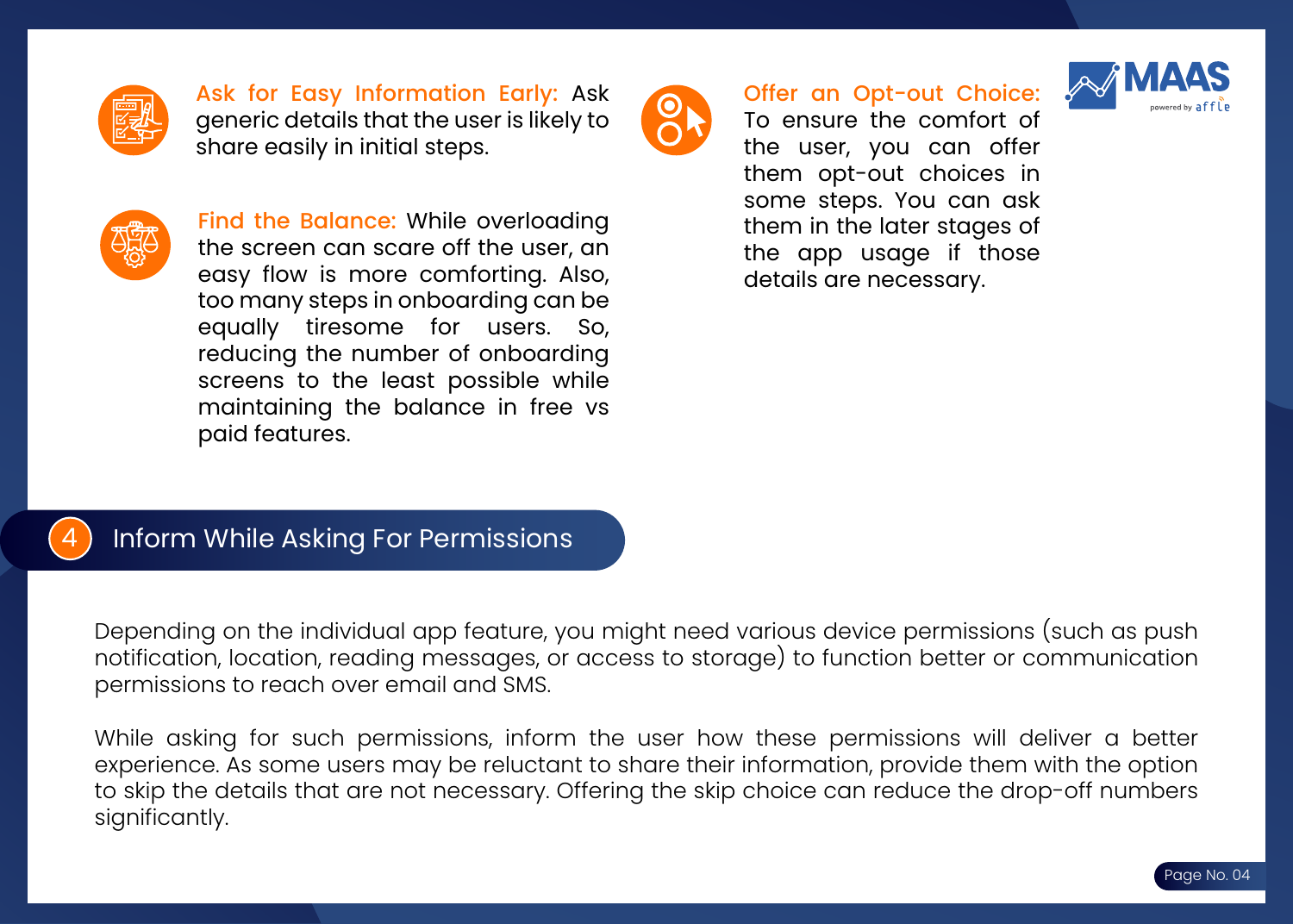

You can offer them the taste of personalization in the onboarding process, which can help understand how sharing information gives them relevant offering suggestions. Depending upon the app functionality, think of ways to identify the buying propensity of the user so that you can ask for relevant information and suggest the right solutions.

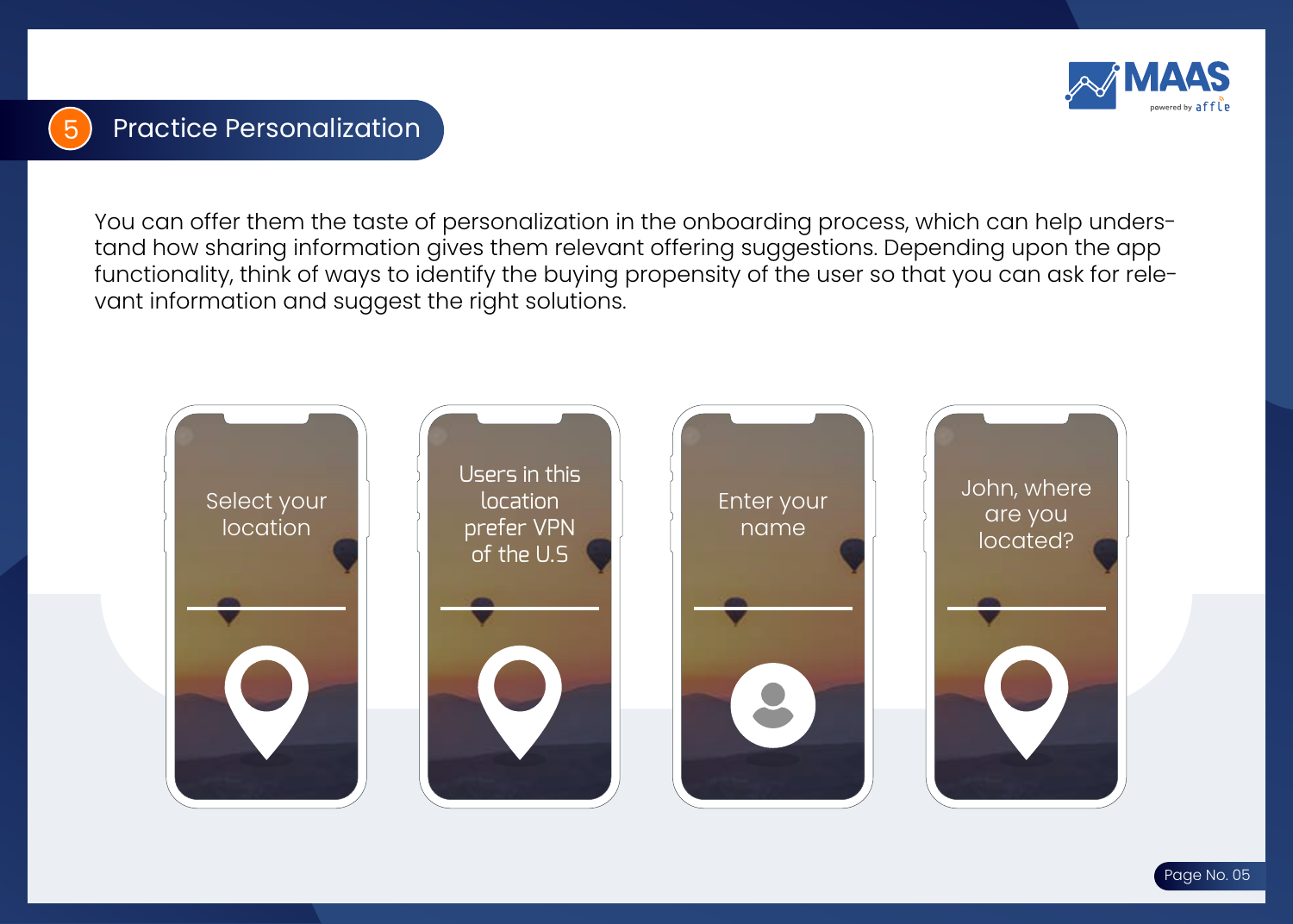

#### 6 Offer Welcome Gift to Guide Towards Paid Features

You can offer an incentive to the users when they complete the onboarding process. A relevant and timely offering can enhance<br>the chances of engaging them in the chances of engaging them in performing the first action.



#### **Monitor and Track**

Keeping a close watch on onboarding analytics to determine how well you are performing at every step of onboarding process. With A/B testing at various in-app events in the onboarding process, you can reduce drop-offs early in the adoption phase.



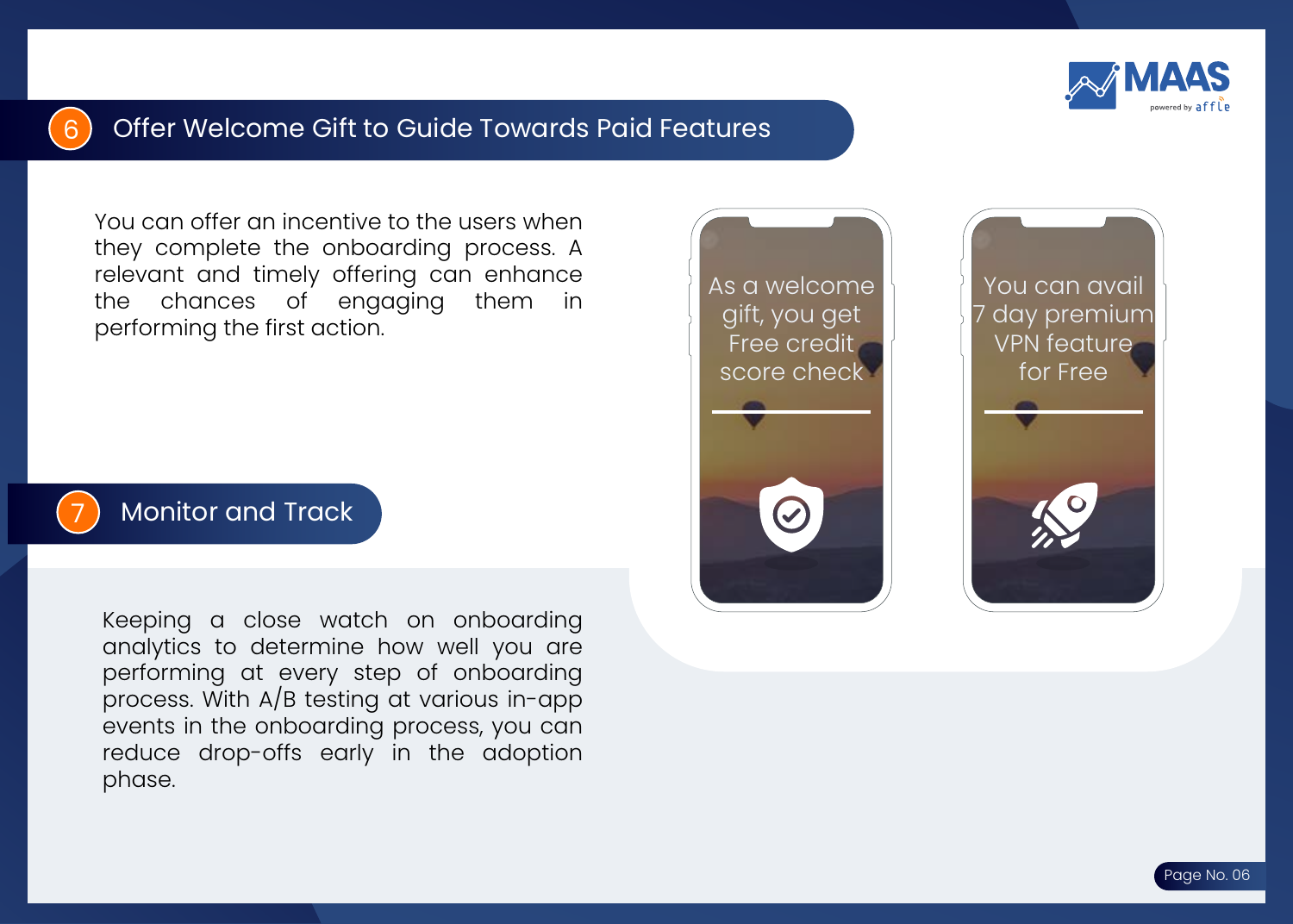![](_page_7_Picture_0.jpeg)

# A Quick Checklist

|                           | <b>Onboarding Process</b>                         | Yes/No |
|---------------------------|---------------------------------------------------|--------|
| $\odot$                   | Is more intent-focused than features              |        |
|                           | Is as short as possible                           |        |
|                           | Has right CTA on all screens                      |        |
| する<br>その <mark>手</mark> に | Has tracking code successfully implemented        |        |
|                           | Offers Skip choices for not-so-important steps    |        |
| 욧                         | Asks for permissions before accessing any feature |        |
|                           | Is as simple as it can get                        |        |
|                           |                                                   |        |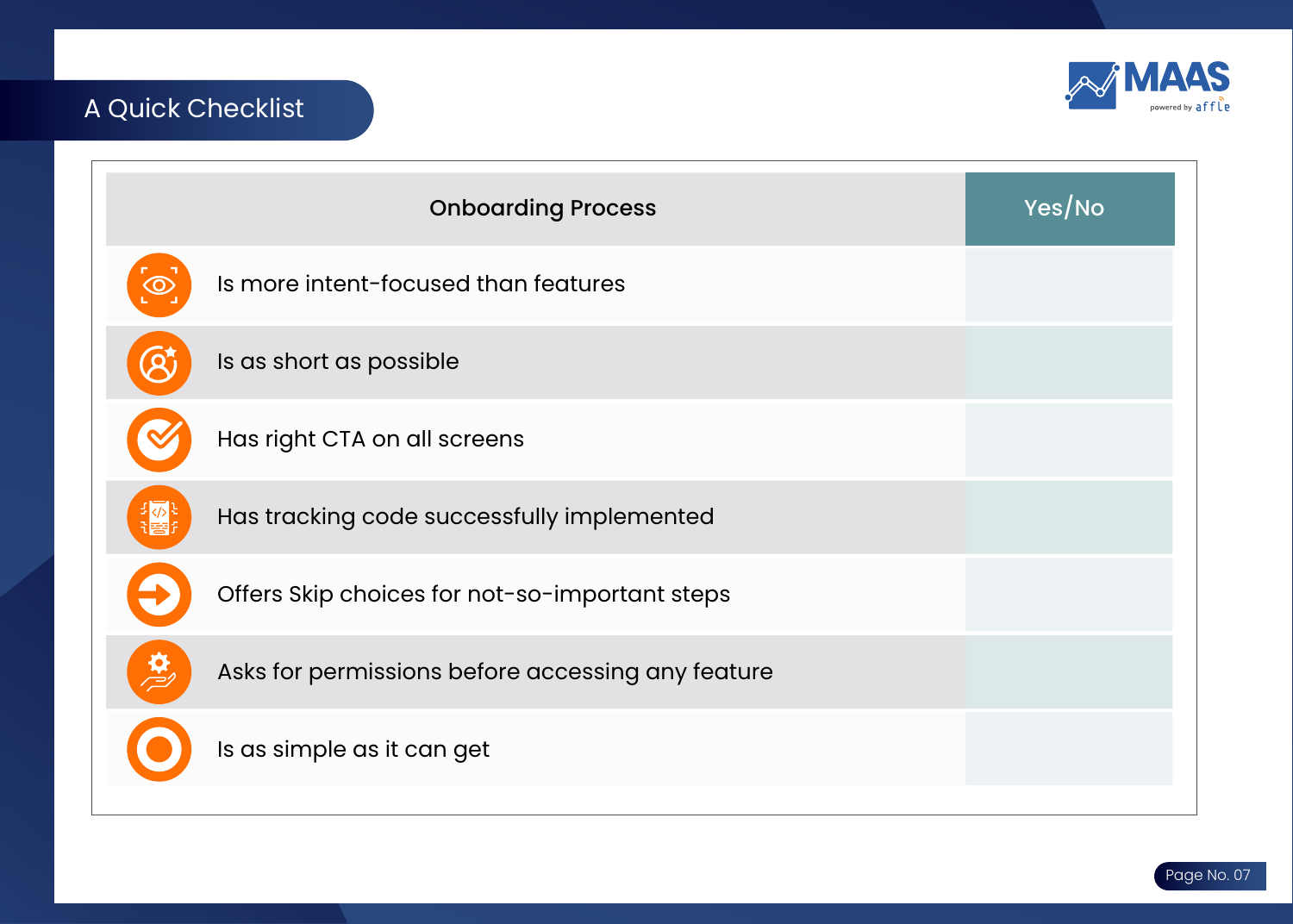![](_page_8_Picture_0.jpeg)

# **About Maas**

 Affle's MAAS is a unified audience platform that enables mobile advertisers to acquire quality users at scale, across directly integrated publishers, programmatic platforms, and app recommendations on OEM app stores

# **MAAS | Diversified Technology Unified at One Place**

#### **mFaaS**

![](_page_8_Figure_5.jpeg)

AML-based fraud detection system, to catch / highlight all prevailing ad fraud

Modelling to ensure the right users sees

engagement and high quality